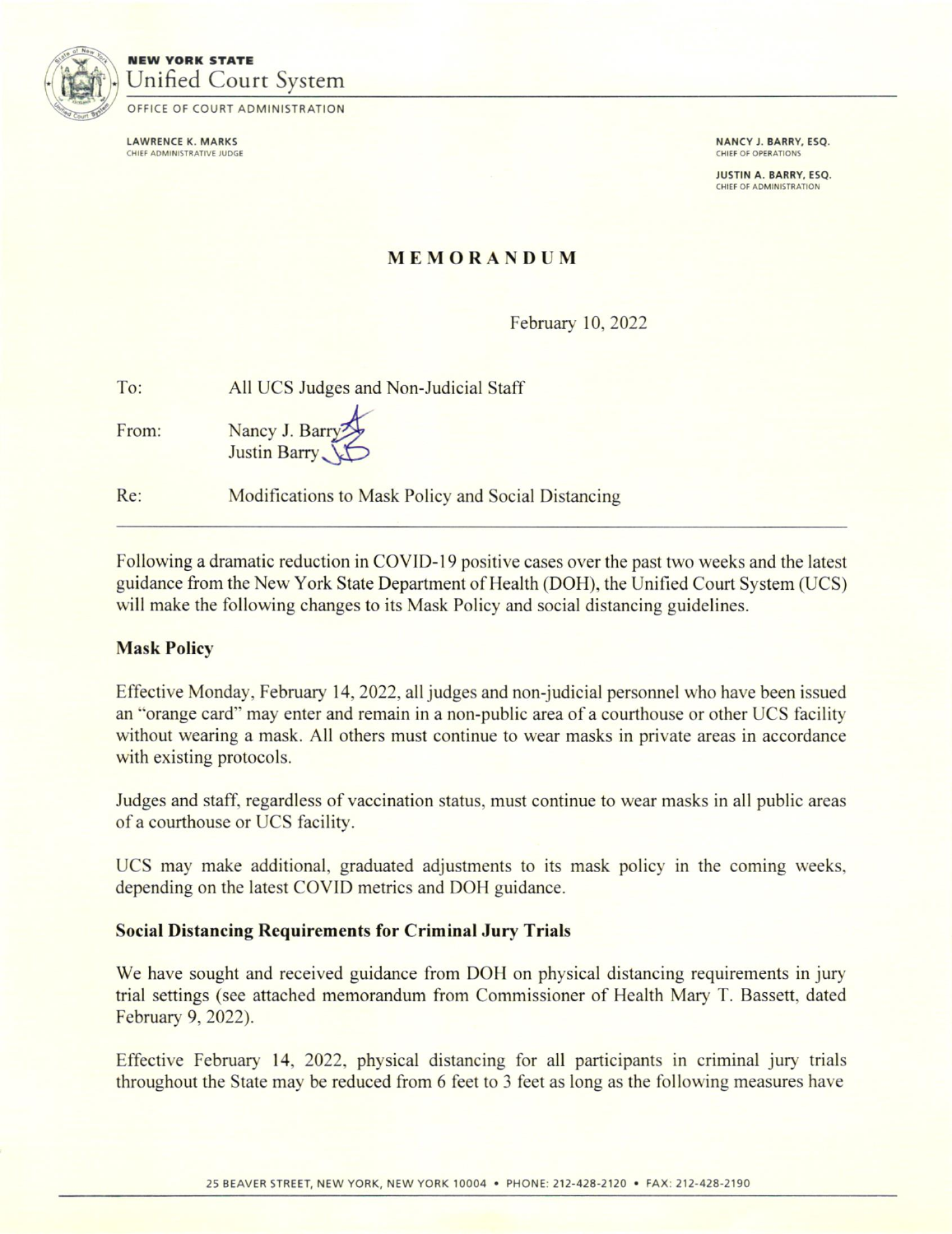been taken:

- $\bullet$  COVID screening for all court users continues;
- Trials and deliberations take place in rooms with ventilation and/or filtration;
- Trial participants, to the extent possible, are vaccinated (Note, however, that expanding a vaccination mandate to non-UCS court users would raise serious constitutional and access to justice concems that militate against such a course of action);
- o Judges, employees, lawyers, jurors and all other trial participants wear well-fitting masks, such as the KN-95 masks distributed to all Judicial Districts;
- Trial courtroom capacity continues to be reduced, particularly in the audience area where strategies such as maintaining 6-foot distancing or providing well-fitting masks to members of the public should be used;
- Consumption of food and beverages in deliberation rooms where 6-foot distancing cannot be maintained is prohibited;
- . Hand sanitizer is available to all trial participants; and
- Enhanced cleaning protocols continue and cleaning supplies continue to be available in trial courtrooms for high touch surfaces and areas.

Each Judicial District should evaluate their criminal jury trial courtrooms and deliberation space, make the necessary adjustments using the criteria listed above and coordinate with their Commissioner of Jurors to return to full criminal trial capacity.

While this is a major step forward in our return to full trial capacity, at this time these changes only apply to criminal trials, both in the superior and local courts, not to civil jury trials. As we gain experience with these changes and receive additional guidance from public health officials. we will determine whether they can be applied to other practice areas.